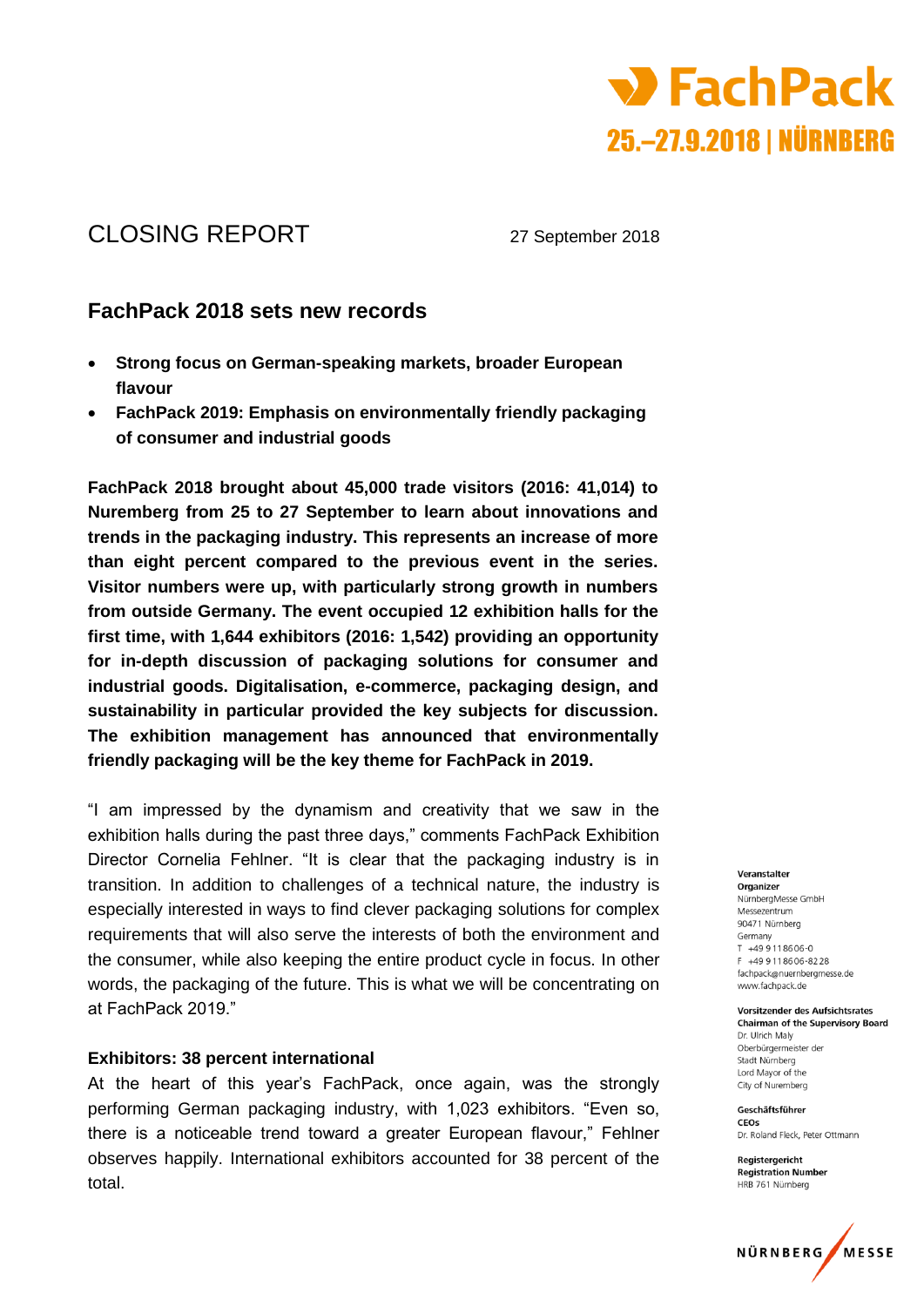

There was a strong presence from the neighbouring European countries, especially Italy, the Netherlands, Poland, Switzerland, the Czech Republic, Austria and Turkey. Ninety-eight percent of visitors were happy with the products and services on offer at FachPack, according to survey results from an independent institute.

#### **Industry professionals: 90 percent decision-makers**

Trade visitors came mainly from the food and beverage, pharmaceutical and medical technology, cosmetics, chemical and automotive industries. Some ninety percent of the trade visitors said they were involved in making the purchasing and procurement decisions in their respective businesses. About half of the trade visitors held senior positions, and as many as one in five were from management.

#### **Products and services at fair reflect packaging process chain**

FachPack once again had a comprehensive range of products and services on offer, covering the packaging process chain from packaging materials and machines to printing and finishing, and logistics systems and services. The largest of these fields were packaging materials (e.g. paper, cardboard, plastic and glass) and accessories (e.g. labels and seals), with a total of 780 exhibitors. The technical aspects of packaging – in other words, the machines for creating and processing the packaging, the labelling and marking technology, and also the devices for checking, testing and recycling, were displayed by 560 exhibiting companies. There were 297 companies with products and services associated with logistics, i.e. solutions for storage, loading, order picking and transportation of packaged goods. And 224 exhibitors showed the opportunities available for package printing and finishing.

#### **Supporting programme well received**

Many forums and special shows provided an opportunity for professional development and sharing knowledge on all aspects of packaging. Nineteen industry partners helped to organize the PackBox and TechBox forums. A total audience of 7,500 listened to the 100 presentations from 120 speakers and discussion participants. The new Hall 8, covering the fields of package printing and finishing, and the centrally arranged special show on premium packaging, enjoyed immediate popularity. These accounted for about 40 exhibits, which viewers found captivating on account of their design and

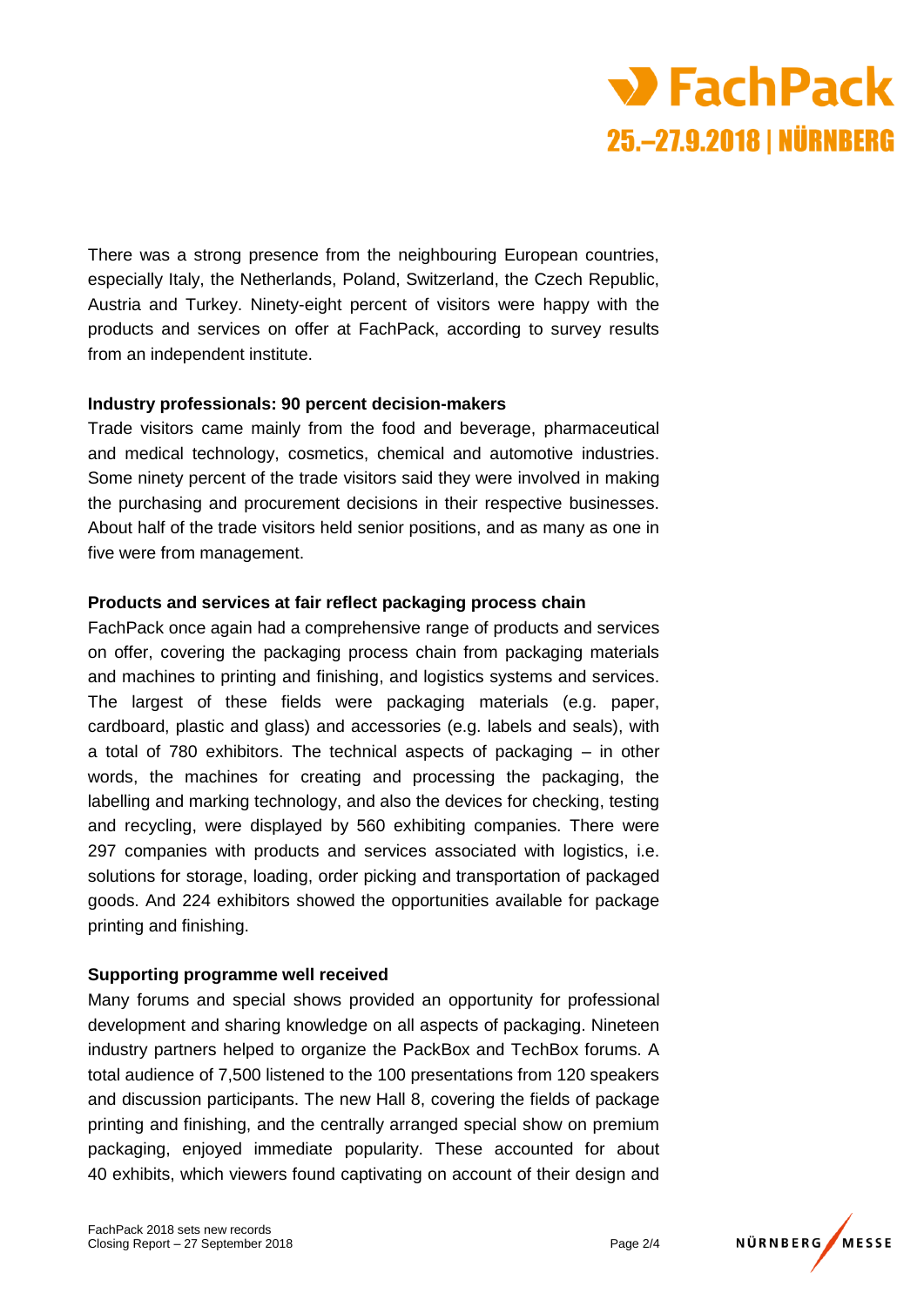

innovative materials. The pharmaceuticals, medical products and cosmetics area in Hall 3A and the accompanying theme park "Packaging in medical technology and pharmacy" were of particular importance.

## **Achievements honoured: Packaging innovations in 2018**

An award ceremony on the first day of the fair, 25 September, recognised a total of 40 outstanding solutions covering the entire added value chain in packaging in the form of the 2018 German Packaging Award. Two particularly innovative products in the categories of "Sustainability" and "Design and Finishing" secured the exclusive gold award: the innovative, deep-drawn packaging solution FlexiClose(re) from Schur Flexibles Group and the "Seepje" detergent packaging from Hordijk. More information: **www.packagingaward.de**

## **Exhibition Advisory Committee meets**

The inaugural session of the new Exhibition Advisory Committee was held on Day 3 of the fair, 27 September. The committee, which meets regularly, is responsible for offering NürnbergMesse professional advice on all important industry matters and thus actively participates in the strategic development of FachPack. The committee comprises nine representatives of companies in key areas of the packaging market. Its members are Oliver Bruns (Edelmann Group), Dr Thomas Cord (Loesch Verpackungstechnik GmbH), Sandra Englich (Verpa Folie Weidhausen GmbH), Sabine Gauger (OPTIMA packaging group GmbH), Valeska Haux (MULTIVAC Sepp Haggenmüller SE & Co. KG), Andreas Koch (Bluhm Systeme GmbH), Steffen Prodinger (PRODINGER KG), Toni Sciacca (Knüppel Verpackung GmbH & Co. KG) and Frank Würthner (Beckhoff Automation GmbH & Co. KG).

#### **Save the date!**

The next FachPack will take place in the Exhibition Centre Nuremberg from 24 to 26 September 2019.